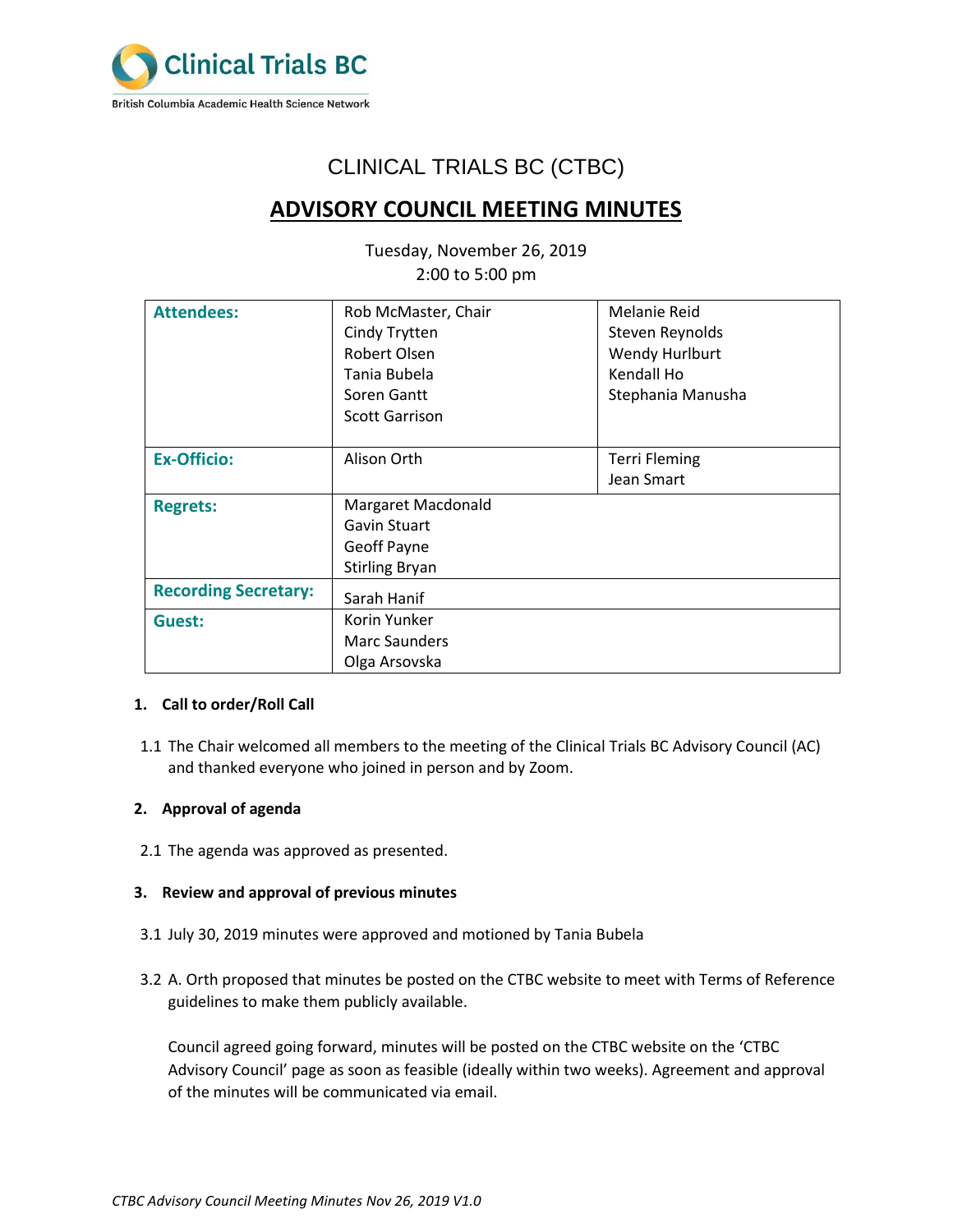

# **4. Member Changes / Introductions**

4.1 Catalina Lopez-Correa, Chief Scientific Officer from Genome, BC has moved back to Columbia to be COO of a biotech company called Ruta N Medeelin.

4.2 Wendy Hurlburt, President and CEO of LifeSciences BC has joined the Advisory Council as a new member.

Action: Aim to identify a new member to the AC from Indigenous Health/First Nations. Alison will meet with Harmony Johnson in January 2020 to explore this further. Chair would like to have a new member on-board by the next meeting in February 2020.

# **5. Review and Approval of Terms of Reference**

- 5.1 Attachment: ToR dated 11 November 2019
- 5.2 Motion to approve Terms of Reference.

Proposed Additions

- 1. The Chair may continue to hold a meeting without quorum; however, quorum will be required to ratify any business. Online or electronic votes will be acceptable.
- 2. Travel expenses will be reimbursed by Clinical Trials BC when Advisory Council members are requested to attend in person meetings.

Additions 1 and 2 were acceptable to the council.

A question was raised as to whether the AC will have access to the policies that are referenced in item three in the TOR?

A. Orth advised AHSN is working on a Confidentiality Agreement for the organization. The privacy policy and COI policies are still under development. When these are available, they will be shared with the AC.

This topic will be tabled for the next meeting in February. ToR not approved at this time.

### **6. Clinical Trials BC – Updates and Action**

- *6.1 Attachments:*
- *CTBC Operations Report to AC Nov 18, 2019*
- *CTBC Newsletter Oct 29, 2019*

#### 6.2 **Operations/Stakeholder Relations**

A. Orth presented a summary report of CTBC activities over the past few months and a brief verbal update.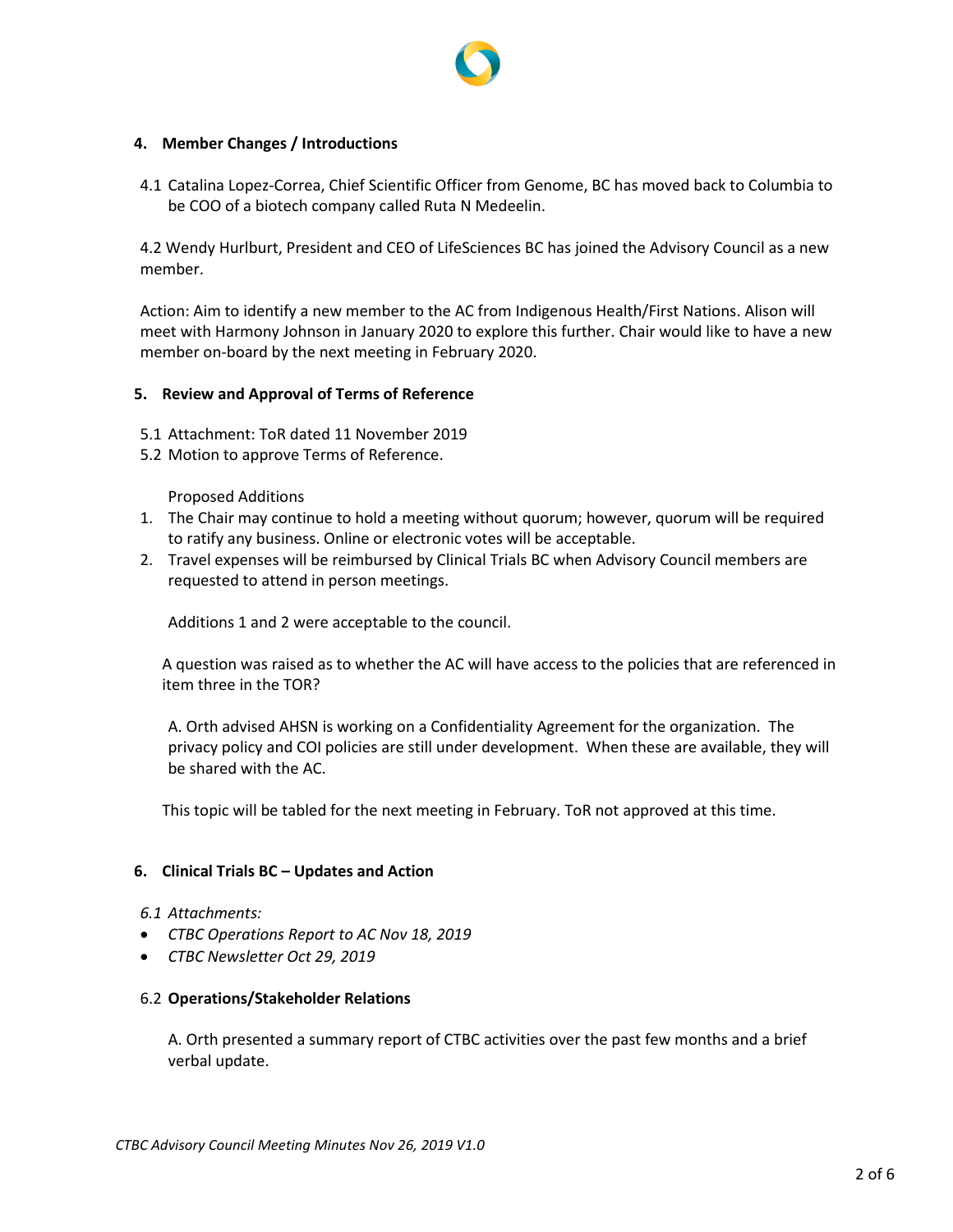

Question around the new job board. A. Orth confirmed that only jobs related specifically to clinical trials or clinical research are eligible. It was explained that the new job board has replaced the Clinical Research Professionals of BC's job board, as they could no longer support it.

W. Hurlburt mentioned LSBC will be having an event on January  $18<sup>th</sup>$  where institutions can come together and profile what a career looks like in their particular sector, with the option to recruit if they have opening positions at that time. As well as this, there will be advertisement of potential funding programs. CTBC will be hosting a booth at the event, as will CHEOS. If the event is of value, LSBC would consider hosting similar events in other regions such as Vancouver Island, Northern and the Interior.

A. Orth advised that there has been a lot of work through ACRP and their Workforce Innovation Committee, which CTBC is a member of, around promoting awareness of clinical research as a profession. CTBC is exploring offering more education sessions and A. Orth will be giving a talk in December at BC Children's Hospital around continuing education and certification.

A Orth mentioned cases of undergraduate students reaching out with queries about how they could get access to a clinical research site as they are interested in clinical trials and advised they don't really know where to start.

**Action:** W. Hurlburt to send group more details about the event, and it would be great if the group could promote it.

**Action:** T. Bubela will put W. Hurlburt in touch with co-op coordinators/Health Canada who can assist with the event.

C. Trytten mentioned that as we move into the realm of quality and regulatory compliance, it will be even more challenging to find experienced or qualified personnel with expertise in those areas to support institutions and sites with clinical trial activity.

# 6.3 **Regulatory/Quality Update**

J. Smart discussed the following:

- *Refer to the CTBC newsletter Oct 29th for more details*
- ICH (International Council on Harmonization) meeting held in Singapore November 2019
- Quality risk management will be updated which is a big focus area due to it being a required component under good clinical practices.
- Pediatric extrapolation progress has been made on the E11A draft Technical document. Thanks to Soren Gantt and BCCHRI for their input and the Pediatric Standing committee at ICH.
- BC Level There has been a lot of inspection activity with a focus on qualified investigator-initiated studies. A lot of CTBC's Reg and Quality Officer's time has been spent helping sites prepare for this.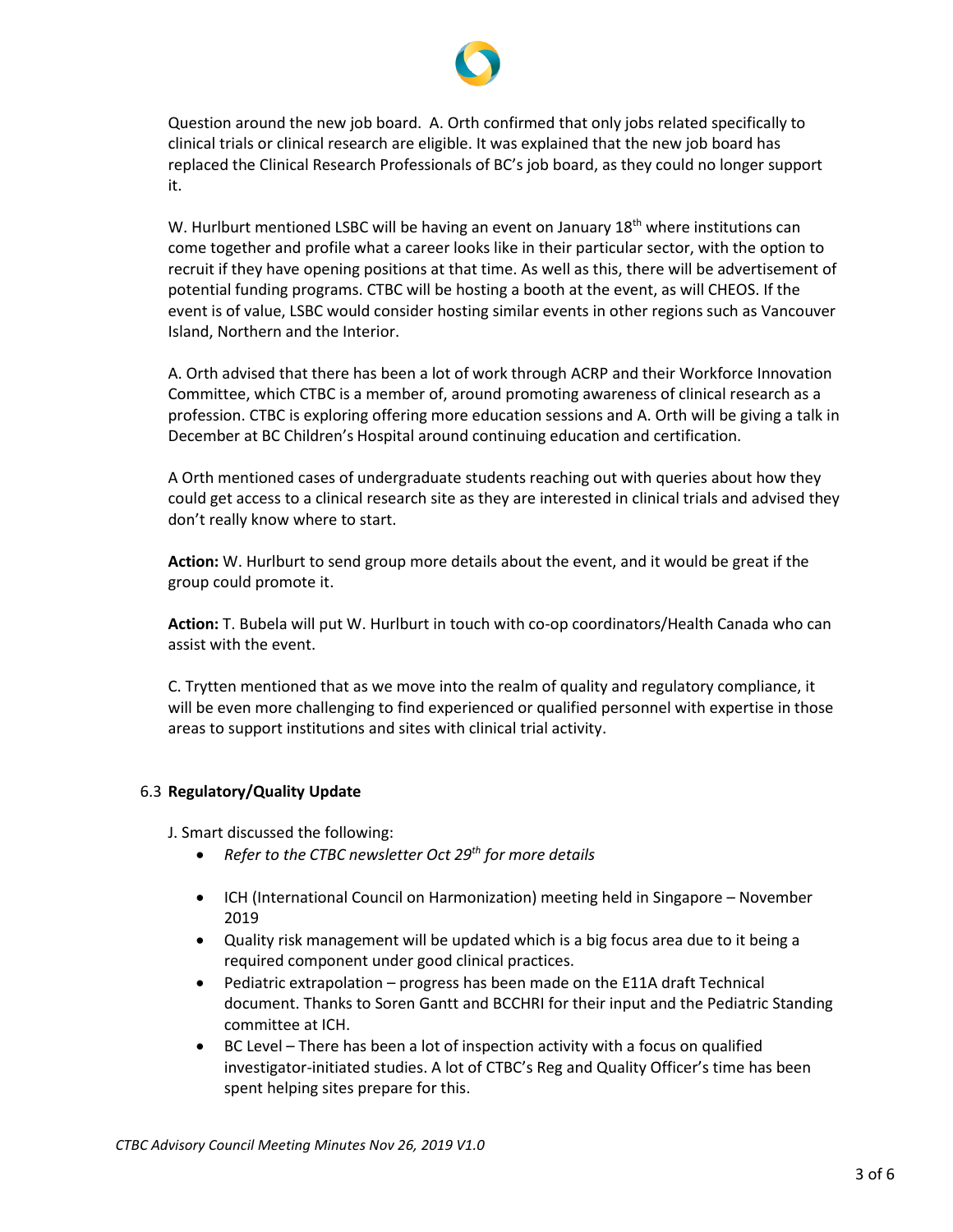

- *J. Smart can provide a full report upon request*
- Quality
	- $\circ$  Still conducting a large number of Quality Management System training and program development throughout the province.
	- o Most recently with Interior Health who are moving into the implementation stage, Island Health, Children's & Women's, UBC centres.
	- o Main challenges have been around resources, continuity of resources and compliancy.
- CTBC Conference 2020 (June  $17<sup>th</sup>$  and  $18<sup>th</sup>$ )

# **Day 1 (17th) – speakers**

- o Keynote speaker will be Allan Hacksaw from UK College of London, Professor of Epidemiology and Medical Statistics.
- o Innovative Designs to Accommodate New Therapies
- o Diverse Populations
- o Regulatory Modernization New Approaches
- o Leadership
- o Reception

# **Day 2 (18th) – breakout sessions**

- o Table Topics Forum Advisory Council
- o Research Team Development Forum meeting December
- o Pragmatic Trials Forum
- o New Investigator Training

**Action:** Guidance requested from council members for 'Innovative Designs to Accommodate New Therapies' and 'Table Topics for the Advisory Council'

• If council members are not speaking, they will be asked to moderate or introduce somebody

Thursday  $18<sup>th</sup>$  – plan for council members to have a breakfast meeting to review old business items and then go into table topics.

### **7. Clinical Trial Management System (CTMS)**

7.1 Provincial Initiative – Overview & Discussion – Presented by Guest Korin Yunker

Korin Yunker is the Provincial Project Manager (based in Kelowna) for the CTMS Initiative that we are supporting across the province currently. She was seconded to BC AHSN within the CTBC operating unit in September 2018 from BC Cancer, PHSA.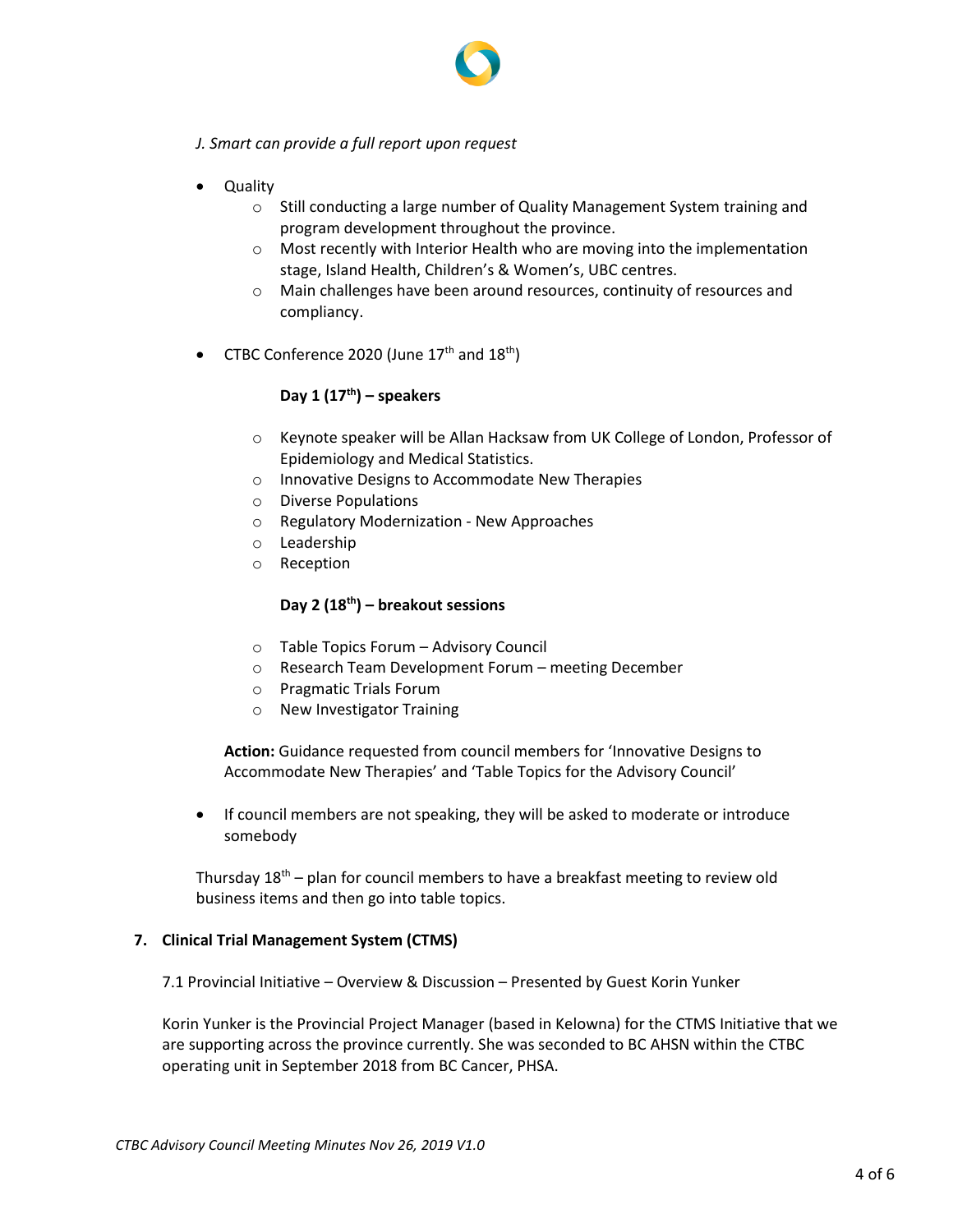

It was explained that the CTMS will be very beneficial for auditing purposes and compliancy due to the ease of tracking and managing clinical trials within the system.

There was discussion around quantification of support that may be required for individual groups to adapt the system to an individual trial and how much training will be needed on an ongoing basis, as well as the costs involved in these processes.

7.1.1 Attachment: Slide Presentation

# **8. Communication of Clinical Trial Results Provincial Working Group**

8.1 A. Orth explained that during analysis of the Clinical Trial Participation Survey conducted by BCCRIN/CTBC, it was found that a large number of participants fail to receive results of the study or hear of any findings. CTBC formed a provincial working group to tackle this issue.

# 8.2 Attachments:

- List of Working Group Members
- Best Practice Document for feedback from the AC
- 8.3 Two members of the working group were invited to inform the AC of work to date and ask for feedback from the council. M. Saunders and O. Arsovska presented on the Best Practice Document and draft KT plan.

Action: AC feedback on Best Practice document and planned KT activities requested to be sent to A. Orth prior to Feb 15<sup>th</sup>.

### **9. BC Showcase / Asset Map**

Tabled to next meeting due to time constraints

### 10. **Priority Setting Discussion**

Reference: BC AHSN Strategic Plan <https://bcahsn.ca/wp-content/uploads/2019/09/Looking-Forward.pdf>

Attachment: Priority Setting Discussion Document

Chair facilitated a discussion around current CTBC strategic priorities and the new BC AHSN strategic plan with a focus on identifying areas for future attention and to inform the table topics at the upcoming conference in June.

Discussion around understanding how competitive BC is both nationally and internationally in Clinical Trials. What are the barriers to attracting more trials and building capacity?

It was mentioned that it would be an interesting topic to understand how other jurisdictions around the world track trial metrics.